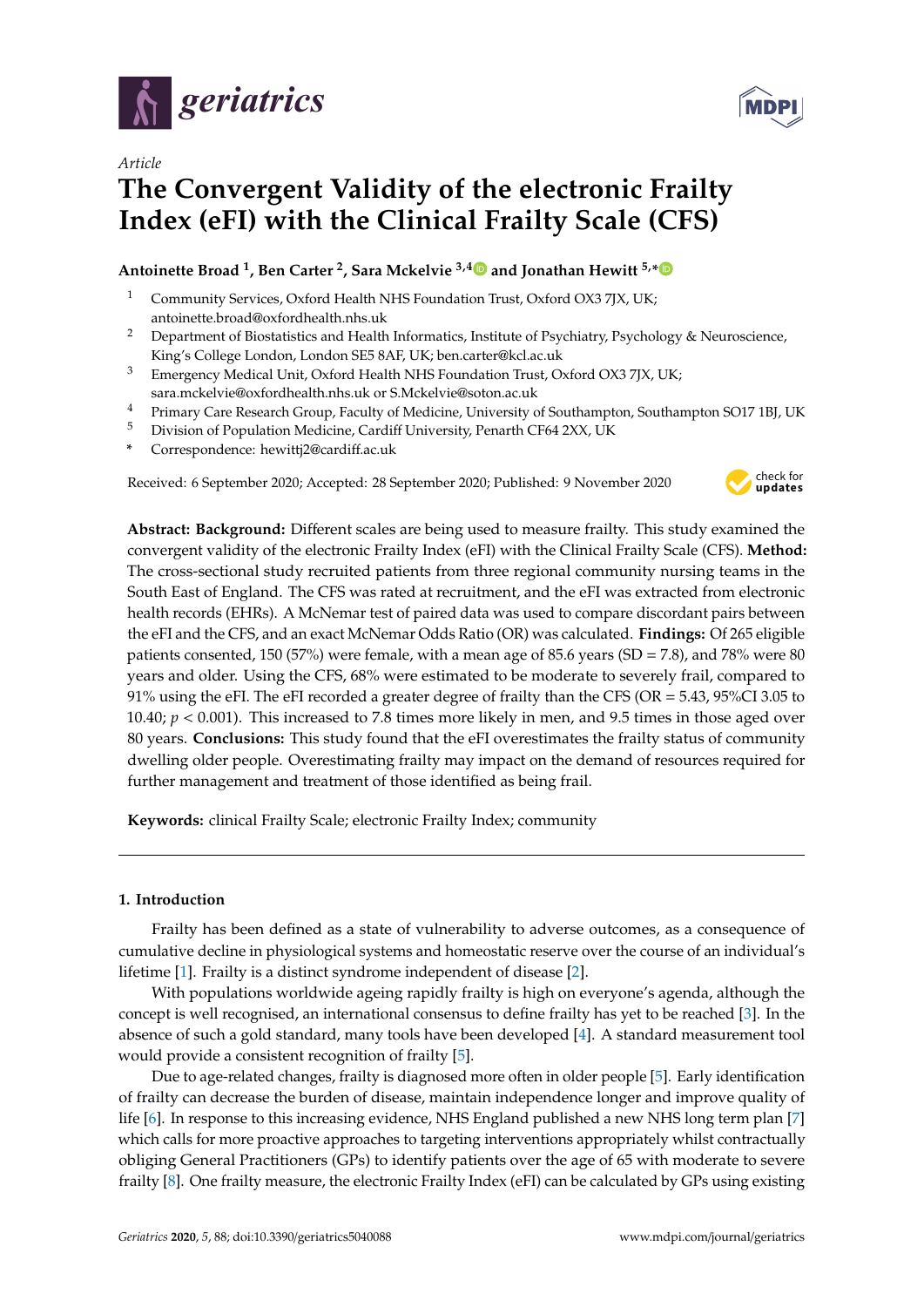software and has become the GPs' preferred frailty tool [\[9\]](#page-4-8). The Clinical Frailty Scale (CFS) is another validated measure of frailty based on clinical presentation. It is commonly used in clinical practice to diagnose frailty due to its simplicity [\[10\]](#page-4-9). It is essential that frailty is reproducible across different instruments used to identify it (convergent validity).

The study aimed to examine the convergent validity of the electronic Frailty Index (eFI) [\[11\]](#page-4-10) with the 9- point Clinical Frailty Scale (CFS) [\[12\]](#page-4-11) on community dwelling older people admitted onto a community nursing caseload.

# **2. Materials and Methods**

## *2.1. Study Design*

An observational design across three sites in the UK. The study was conducted in December 2018. As data used were collected as part of routine care, the study was deemed a service evaluation and was registered locally.

#### *2.2. Participants*

Community dwelling people (65 years or over) accepted on to three separate community nursing caseloads during one week in December 2018 were eligible to participate. Selected community nursing caseloads were determined by the following factors: geographical area, number of GP practices and location; city, town or village. Participants excluded from the study were those aged below 65 years.

#### *2.3. Measures*

The eFI is a cumulative deficit model that calculates frailty by retrieving patient information recorded from the electronic health record (EHR) [\[11\]](#page-4-10). It includes 36 deficit variables derived from diseases, symptoms and clinical signs recorded on the EHR. It can be calculated automatically on the EHR without the oversight of a clinician. Supplementary Table S1 shows the 36 deficits. It includes physical limitations including requirement of care, activity, mobility and transfer problems. It divides the total number of deficits present by the total possible creating a score between 0-1. The deficits each have a binary score of 1 if present and 0 when absent. eFI = Sum of deficits/36 (total number of deficits). The score is categorised accordingly into levels of severity,  $0-0.12 = \text{fit}$ ;  $>0.12-0.24 = \text{mild}$ frailty;  $>0.24-0.36$  = moderate frailty and above  $0.36$  = severely frail [\[11\]](#page-4-10).

The nine category Clinical Frailty Scale (CFS), is a validated measure of frailty based on clinical presentation. The assessor judges the level of frailty based on clinical findings and includes physical disability, cognition and co morbidity. It scores between one (very fit) to nine (terminally ill with a life expectancy of <6 months) [\[12\]](#page-4-11). Each point on the scale corresponds with a picture and written description to assist the clinician to grade the frailty score, a score = or >5 is frail [\[13\]](#page-4-12). Supplementary Figure S1 demonstrates the CFS.

#### *2.4. Scoring Frailty*

### 2.4.1. eFI

Trained senior community nurses extracted the participants personal demographic data from community nursing teams' EHR then accessed the participants eFI scores from the GP practice EHR.

#### 2.4.2. CFS

An assessment of frailty using the CFS was completed in the participants' home during routine visits by community nurses within one week of their eFI screening. Training on how to complete the CFS was delivered by the study team. Nurses using the CFS were blinded to the recorded eFI score and classification. Participants were categorised as fit/mild or moderate/severely frail based on their reported scores.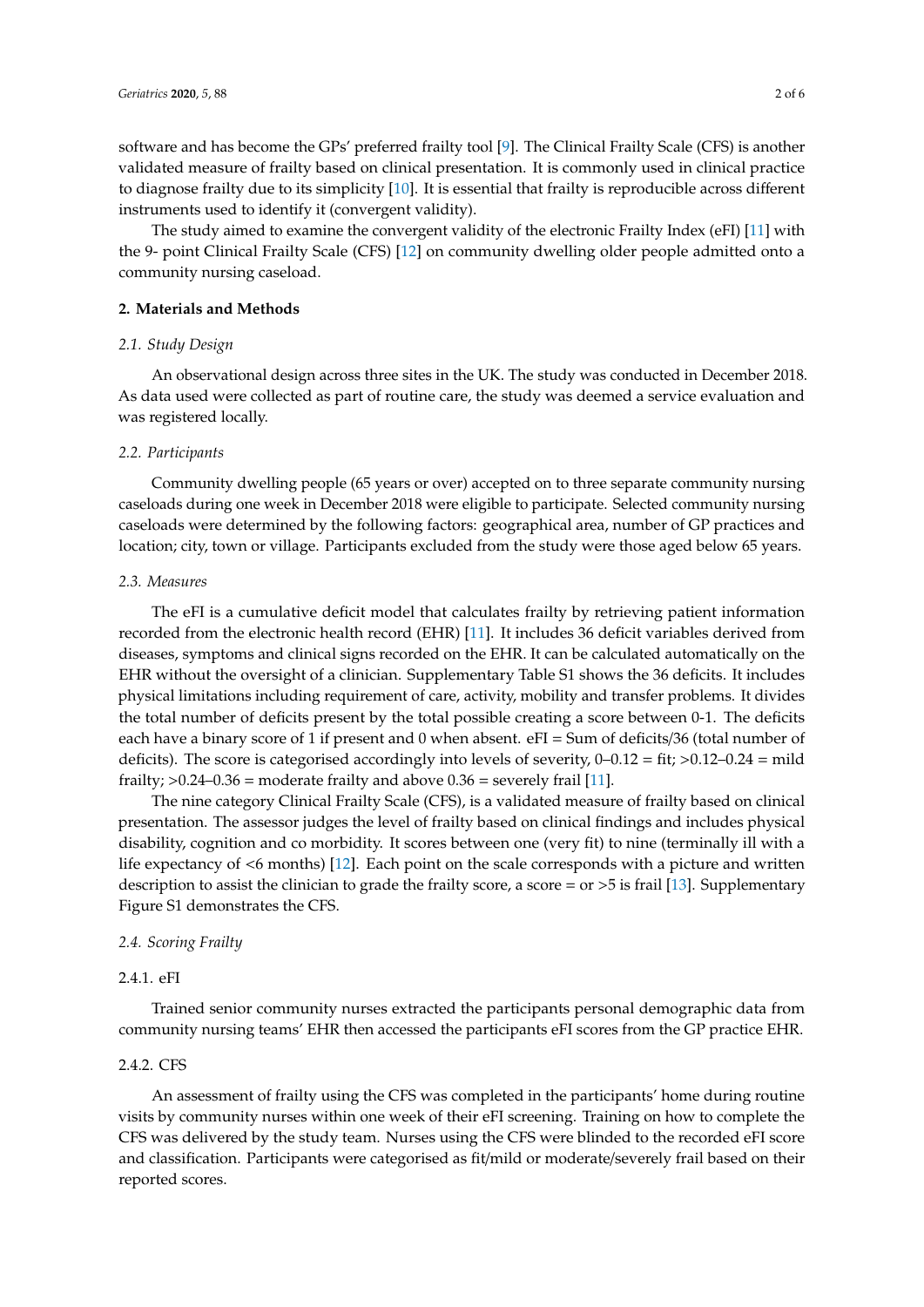The CFS and eFI were both dichotomised into two comparable scores of fit/mildly frail (CFS very fit, to mildly frail; eFI fit, to mildly frail), and moderately/severely frail (CFS moderately frail to terminally frail; eFI moderate to severely frail).

#### *2.5. Statistical Analysis*

Descriptive statistics were used to describe the population demographics and the distribution of frailty. Both the eFI and CFS were categorised into fit/mild, and moderate/severe. Categorisation of CFS followed the literature and 1–5 was compared to CFS 6–9, [\[14](#page-4-13)[,15\]](#page-4-14); eFI was less common reported, and we mapped across a consistent threshold for this tool.

The McNemar test was used to test the association between the rating of the two frailty instruments: the eFI and the CFS [\[16\]](#page-4-15). The odds ratio (OR) and 95% confidence interval of over estimating frailty was calculated using the discordant pairs (e.g., comparing those more frail in the eFI (but not the CFS), was compared with those more frail in the CFS (but not the eFI)).

A subgroup analysis included patients aged over 80 years, as well as by gender. All analyses were carried out using Stata version 15.0.

#### **3. Results**

A total of 365 patients were recorded on the caseload, of which 327 met the eligibility criteria, 62 were removed due to incomplete data. Of those included, 150 (57%) were female, with a mean age of 85.6 years (SD = 7.8), and 78% were 80 years and older. Frailty prevalence estimates of moderate/severe were 91% (eFI), and 68% (CFS). (Table [1\)](#page-2-0). There was a higher proportion of female patients in the moderate/severely frail group, but similar proportions of men and women in the fit/mildly frail group. Association between the frailty instruments was assessed by discordant pair analysis (Table [2\)](#page-2-1).

**Table 1.** Demographic characteristics of the study population.

<span id="page-2-0"></span>

| <b>Category of Frailty</b> | eFI             |           | <b>CFS</b>      |             |  |
|----------------------------|-----------------|-----------|-----------------|-------------|--|
| Fit/Mild                   | Moderate/Severe | Fit/Mild  | Moderate/Severe |             |  |
| Total patients             | 23(9%)          | 242 (91%) | 85 (32%)        | 180(68%)    |  |
| Age (mean)                 | 80.7            | 86        | 84.8            | 85.95       |  |
| Male                       | 10(43%)         | 105(43%)  | $43(51\%)$      | 72 (40%)    |  |
| Female                     | 13(57%)         | 137 (57%) | 42 $(49%)$      | $108(60\%)$ |  |

|  |  |  |  | Table 2. Association between the electronic Frailty Index (eFI) and the Clinical Frailty Scale (CFS). |  |
|--|--|--|--|-------------------------------------------------------------------------------------------------------|--|
|  |  |  |  |                                                                                                       |  |

<span id="page-2-1"></span>

|     |                     | <b>CFS</b>  |                    |       |  |
|-----|---------------------|-------------|--------------------|-------|--|
|     | Category of frailty | Fit to Mild | Moderate to Severe | Total |  |
| eFI | Fit to Mild         |             | 14                 | 23    |  |
|     | Moderate to severe  | 76          | 166                | 242   |  |
|     | Total               |             | 180                | 265   |  |

Looking at the discordant pairs there were 76 patients seen by a clinician and found to have fit/mild frailty via the CFS but recorded moderate/severe frailty using the eFI, and inversely 14 patients scored moderate/severe with the CFS but as fit/mildly frail with the eFI. There was very strong evidence of an association of difference in the rate of discordant pairs (*p* < 0.001), and indication that the eFI is recorded with a greater degree of frailty. A patient being scored as more severely frail using the eFI compared to the CFS exhibited an OR = 5.43, (95%CI 3.05 to 10.40; *p* < 0.001).

Subgroup analysis estimated that this over scoring was more extreme in patients who were over 80 years old (*p* < 0.001), and in men (*p* < 0.001) (Table [3\)](#page-3-0).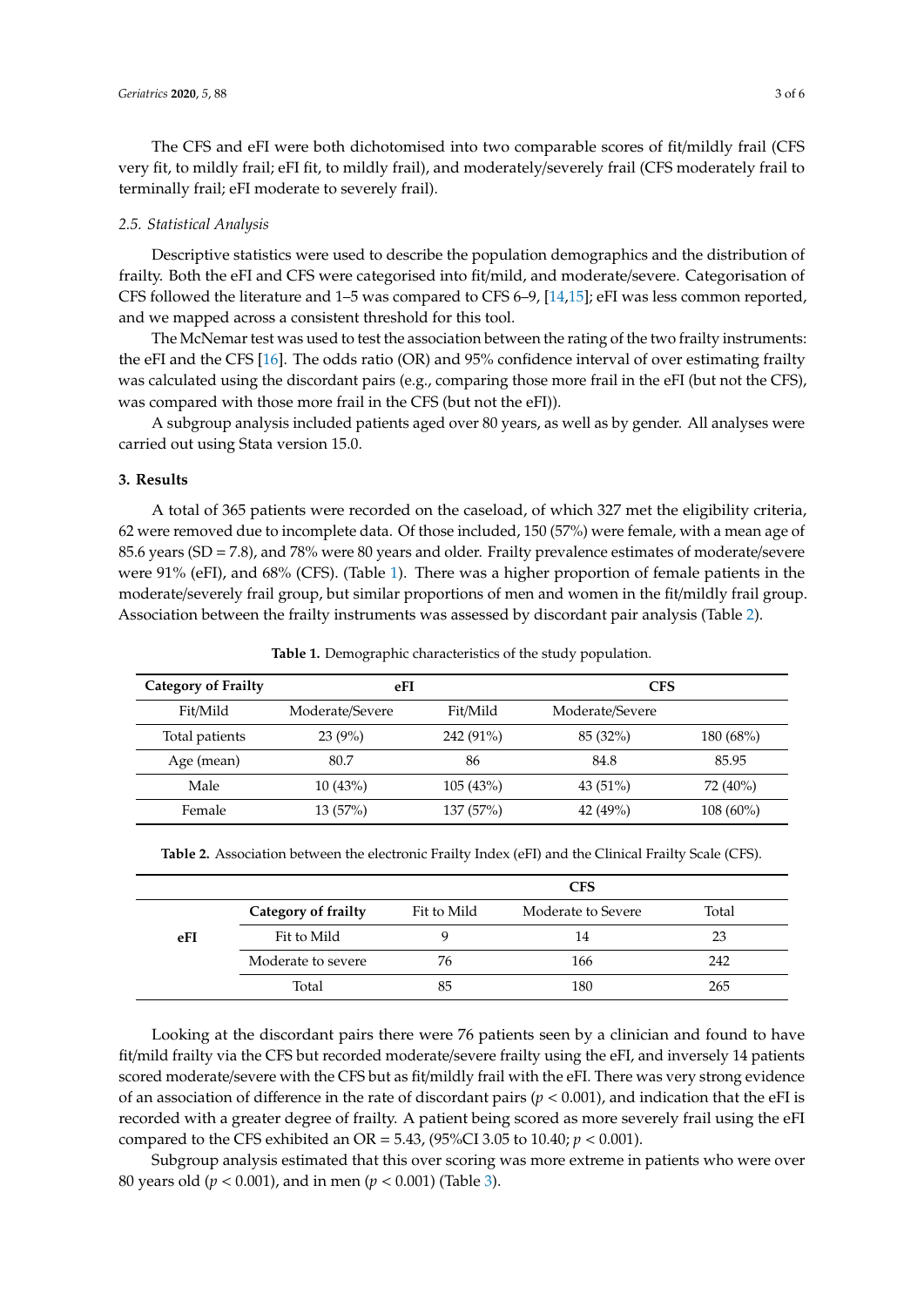| $\leq$ 80 years |             | <b>CFS</b>      |              |
|-----------------|-------------|-----------------|--------------|
| eFI             | Mild/fit    | Moderate/severe | Total        |
| Mild/fit        | 4(a)        | 8 (b)           | $12(a + b)$  |
| Moderate/severe | 19(c)       | 39(d)           | $58(c + d)$  |
| total           | $23(a + c)$ | $47(b + d)$     | 70           |
| >80 years       |             | <b>CFS</b>      |              |
| eFI             | Mild/fit    | Moderate/severe | Total        |
| Mild/fit        | 5(a)        | 6(b)            | 11 $(a + b)$ |
| Moderate/severe | 57(c)       | 127(d)          | $184(c + d)$ |
| total           | $62(a + c)$ | $133(b + d)$    | 195          |

<span id="page-3-0"></span>**Table 3.** Subgroup of electronic Frailty Index (eFI) and the Clinical Frailty Scale (CFS) scores by age.

#### **4. Discussion**

This study found no evidence of convergent validity and the findings suggest that the eFI overestimates frailty among community dwelling older people. This overestimation increased for people greater than 80 years and for men. These findings conflict with recent studies that support the convergent validity of the two instruments [\[11](#page-4-10)[,17\]](#page-4-16) and endorse the eFI as a valid case finding tool to identify moderate/severely frail patients who may benefit from targeted interventions [\[11](#page-4-10)[,18](#page-5-0)[,19\]](#page-5-1).

One explanation for the heterogeneity between scores might be that the two frailty instruments are underpinned by two very different theoretical frameworks. The CFS has been used widely (most recently during the COVID-19 pandemic) and has clinical judgement and has good face validity, it requires clinicians to undertake assessments of their patients' comorbidities in real time [\[20\]](#page-5-2). Time to complete the CFS assessment and staff training are two main factors that limit the use of the CFS in practice [\[21\]](#page-5-3). In contrast the eFI is quick and requires minimal resources to complete; an accumulative deficit tool can be generated automatically on the GP system [\[11\]](#page-4-10). Utilising GP records for collecting patient data to assess frailty has been hailed as the gold standard [\[22\]](#page-5-4). The eFI is reliant upon clinicians applying clinical judgement and recording patient data accurately, and poor recording on the EHR can lead to absences of deficits or deficits can remain, even for temporary conditions [\[18\]](#page-5-0). Deficits no longer relevant to the patient's current health state can lead to the eFI score being a biased estimate, potentially resulting in the reporting of the patient's poorest estimate of frailty.

A second explanation for the divergent scores may be due to the population as housebound populations are often frail [\[23\]](#page-5-5) so the findings from this study may not be comparable to the other studies that targeted total populations, their findings reported much lower levels of frailty [\[11\]](#page-4-10). Participants in the other studies that supported the convergent validity of the eFI and CFS were also less frail and younger than this study population [\[11](#page-4-10)[,17\]](#page-4-16). This could offer an explanation as to why the scores were so different in that the eFI exhibited the worst status of the patient's frailty and the convergent validity of the eFI and CFS may only be true for a younger, fit/mildly frail population. This study sample size and targeted population may limit the generalisability of the study findings.

### **5. Conclusions**

The eFI has been recommended as a screening tool for frailty in primary care. This study suggests that the CFS offers current utility and the eFI overestimates the degree of frailty among housebound, older people, so use of the eFI may deplete health resources by directing services to people who do not require them. Thus, CFS should be preferred over the eFI. We recommend replicating this study on a larger scale to explore the above findings in more detail and to investigate the eFI as a case finding tool.

By having a greater understanding of frailty, clinicians can identify those at greatest risk of adverse health outcomes. Assessing frailty in older people over 65 years is now mandated in primary care in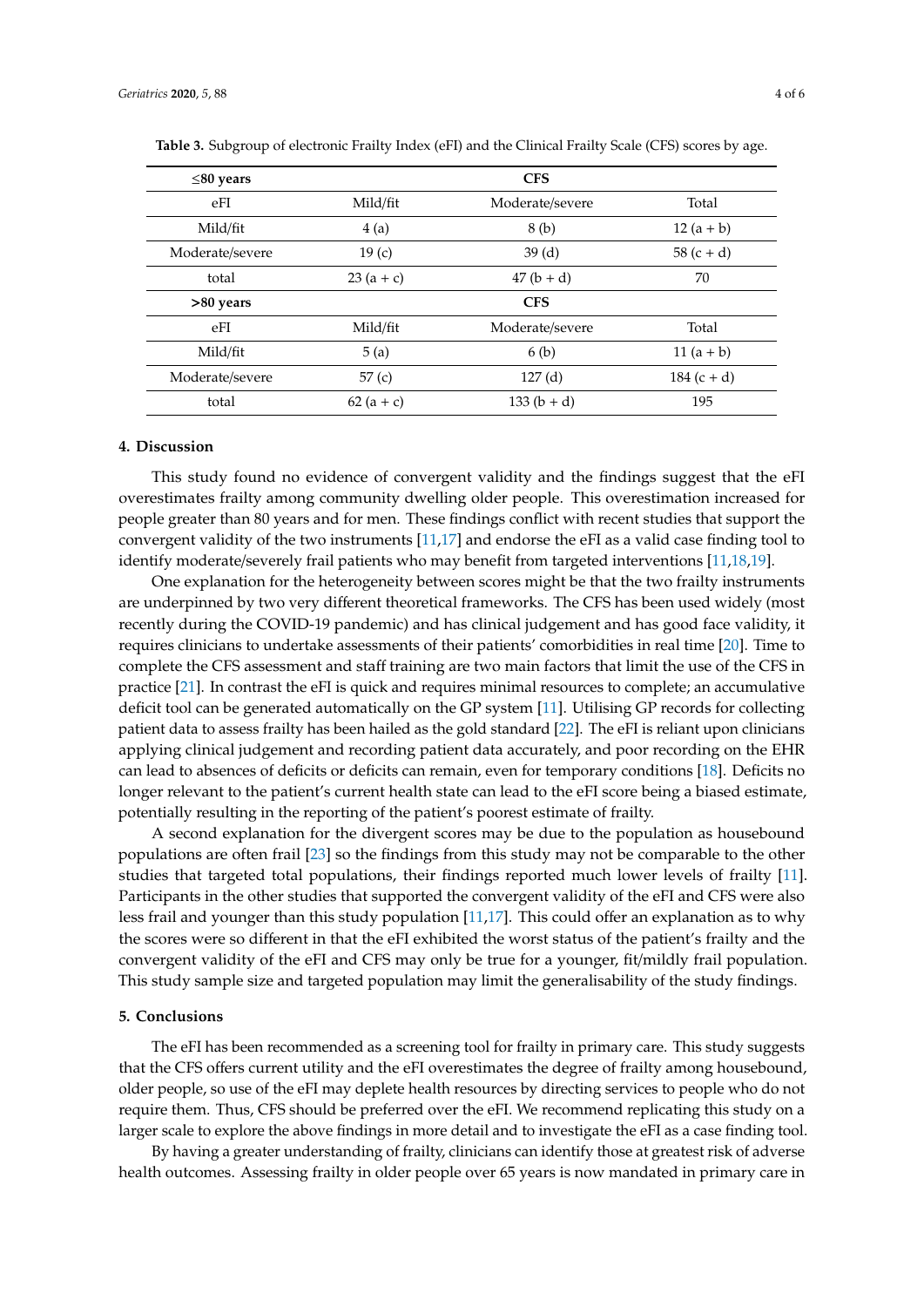England [\[8\]](#page-4-7). The eFI is a popular choice due to its accessibility and ease of use but it may overestimate a patient's true frailty status.

**Supplementary Materials:** The following are available online at http://[www.mdpi.com](http://www.mdpi.com/2308-3417/5/4/88/s1)/2308-3417/5/4/88/s1, Figure S1: Clinical Frailty Scale (CFS), Table S1: eFI list of 36 health deficits.

**Author Contributions:** Conceptualisation, A.B., J.H. and S.M.; methodology, A.B., J.H.; software, A.B., B.C.; validation, A.B., J.H., B.C. and S.M.; formal analysis, A.B., B.C., J.H.; investigation, A.B.; resources, A.B.; data curation; A.B., B.C., J.H.; writing—original draft preparation, A.B..; writing—review and editing, J.H., B.C. and S.M.; supervision, J.H.; project administration, A.B. All authors have read and agreed to the published version of the manuscript.

**Funding:** This research received no external funding.

**Conflicts of Interest:** The authors declare no conflict of interest.

# **References**

- <span id="page-4-0"></span>1. Clegg, A.; Rogers, L.; Young, J. Diagnostic test accuracy of simple instruments for identifying frailty in community-dwelling older people: A systematic review. *Age Ageing* **2014**, *44*, 148–152. [\[CrossRef\]](http://dx.doi.org/10.1093/ageing/afu157) [\[PubMed\]](http://www.ncbi.nlm.nih.gov/pubmed/25355618)
- <span id="page-4-1"></span>2. Chen, C.Y.; Gan, P.; How, C.H. Approach to frailty in the elderly in primary care and the community. *Singap. Med. J.* **2018**, *59*, 240–245. [\[CrossRef\]](http://dx.doi.org/10.11622/smedj.2018052) [\[PubMed\]](http://www.ncbi.nlm.nih.gov/pubmed/29799055)
- <span id="page-4-2"></span>3. John, P.D.S.; McClement, S.S.; Swift, A.U.; Tate, R.B. Older Men's Definitions of Frailty—The Manitoba Follow-up Study. *Can. J. Aging* **2018**, *38*, 13–20. [\[CrossRef\]](http://dx.doi.org/10.1017/S0714980818000405) [\[PubMed\]](http://www.ncbi.nlm.nih.gov/pubmed/30522547)
- <span id="page-4-3"></span>4. Gilardi, F.; Capanna, A.; Ferraro, M.; Scarcella, P.; Marazzi, M.C.; Palombi, L.; Liotta, G. Frailty screening and assessment tools: A review of characteristics and use in Public Health. *Ann. Ig.* **2018**, *30*, 128–139. [\[PubMed\]](http://www.ncbi.nlm.nih.gov/pubmed/29465150)
- <span id="page-4-4"></span>5. Dent, E.; Kowal, P.; Hoogendijk, E.O. Frailty measurement in research and clinical practice: A review. *Eur. J. Intern. Med.* **2016**, *31*, 3–10. [\[CrossRef\]](http://dx.doi.org/10.1016/j.ejim.2016.03.007) [\[PubMed\]](http://www.ncbi.nlm.nih.gov/pubmed/27039014)
- <span id="page-4-5"></span>6. British Geriatric Society (BGS). Comprehensive Geriatric Assessment Toolkit for Primary Care Practitioners (online). 2019. Available online: https://www.bgs.org.uk/resources/resource-series/[comprehensive-geriatric](https://www.bgs.org.uk/resources/resource-series/comprehensive-geriatric-assessment-toolkit-for-primary-care-practitioners)[assessment-toolkit-for-primary-care-practitioners](https://www.bgs.org.uk/resources/resource-series/comprehensive-geriatric-assessment-toolkit-for-primary-care-practitioners) (accessed on 10 July 2020).
- <span id="page-4-6"></span>7. NHS England. NHS Long Term Plan (online). 2019. Available online: https://[www.longtermplan.nhs.uk](https://www.longtermplan.nhs.uk/online-version/)/ [online-version](https://www.longtermplan.nhs.uk/online-version/)/ (accessed on 4 July 2020).
- <span id="page-4-7"></span>8. NHS England. Supporting Routine Frailty Identification and Frailty through the GP Contract 2017/2018 (online). 2019. Available online: https://www.england.nhs.uk/publication/[supporting-routine-frailty](https://www.england.nhs.uk/publication/supporting-routine-frailty-identification-and-frailty-through-the-gp-contract-20172018/)[identification-and-frailty-through-the-gp-contract-20172018](https://www.england.nhs.uk/publication/supporting-routine-frailty-identification-and-frailty-through-the-gp-contract-20172018/)/ (accessed on 7 July 2020).
- <span id="page-4-8"></span>9. Stow, D.; Matthews, F.E.; Barclay, S.; Iliffe, S.; Clegg, A.; De Biase, S.; Robinson, L.; Hanratty, B. Evaluating frailty scores to predict mortality in older adults using data from population based electronic health records: Case control study. *Age Ageing* **2018**, *47*, 564–569. [\[CrossRef\]](http://dx.doi.org/10.1093/ageing/afy022) [\[PubMed\]](http://www.ncbi.nlm.nih.gov/pubmed/29546362)
- <span id="page-4-9"></span>10. Long, S.; Jelley, B.; Martin, R.; Suter-Jones, V.E. Underestimation of frailty using the 7-point Clinical Frailty Scale: An evaluation of geriatric registrar scoring accuracy. *Age Ageing* **2018**, *47*, ii25–ii39. [\[CrossRef\]](http://dx.doi.org/10.1093/ageing/afy028.46)
- <span id="page-4-10"></span>11. Clegg, A.P.; Bates, C.; Young, J.; Ryan, R.; Nichols, L.; Teale, E.A.; Mohammed, M.A.; Parry, J.; Marshall, T. Development and validation of an electronic frailty index using routine primary care electronic health record data. *Age Ageing* **2016**, *45*, 353–360. [\[CrossRef\]](http://dx.doi.org/10.1093/ageing/afw039) [\[PubMed\]](http://www.ncbi.nlm.nih.gov/pubmed/26944937)
- <span id="page-4-11"></span>12. Rockwood, K.; Song, X.; Macknight, C.; Bergman, H.; Hogan, D.; McDowell, I.; Mitnitski, A. A global clinical measure of fitness and frailty in elderly people. *Can. Med Assoc. J.* **2005**, *173*, 489–495. [\[CrossRef\]](http://dx.doi.org/10.1503/cmaj.050051) [\[PubMed\]](http://www.ncbi.nlm.nih.gov/pubmed/16129869)
- <span id="page-4-12"></span>13. Ozsurekci, C.; Balcı, C.; Kızılarslanoğlu, M.C.; Çalışkan, H.; Doğrul, R.T.; Ayçiçek, G. Şengül; Sümer, F.; Karabulut, E.; Yavuz, B.B.; Cankurtaran, M.; et al. An important problem in an aging country: Identifying the frailty via 9 Point Clinical Frailty Scale. *Acta Clin. Belg.* **2019**, *75*, 200–204. [\[CrossRef\]](http://dx.doi.org/10.1080/17843286.2019.1597457) [\[PubMed\]](http://www.ncbi.nlm.nih.gov/pubmed/30919742)
- <span id="page-4-13"></span>14. Owen, R.K.; Conroy, S.P.; Taub, N.; Jones, W.; Bryden, D.; Pareek, M.; Faull, C.; Abrams, K.R.; Davis, D.; Banerjee, J. OUP accepted manuscript. *Age Ageing* **2020**. [\[CrossRef\]](http://dx.doi.org/10.1093/ageing/afaa167)
- <span id="page-4-14"></span>15. Aw, D.; Woodrow, L.; Ogliari, G.; Harwood, R. Association of frailty with mortality in older inpatients with Covid-19: A cohort study. *Age Ageing* **2020**. [\[CrossRef\]](http://dx.doi.org/10.1093/ageing/afaa184) [\[PubMed\]](http://www.ncbi.nlm.nih.gov/pubmed/32778870)
- <span id="page-4-15"></span>16. Upton, G.J.; Cook, I. *A Dictionary of Statistics*; Oxford University Press: Oxford, UK, 2006.
- <span id="page-4-16"></span>17. Brundle, C.; Heaven, A.; Brown, L.; Teale, E.; Young, J.; West, R.; Clegg, A. Convergent validity of the electronic frailty index. *Age Ageing* **2018**, *48*, 152–156. [\[CrossRef\]](http://dx.doi.org/10.1093/ageing/afy162) [\[PubMed\]](http://www.ncbi.nlm.nih.gov/pubmed/30321256)